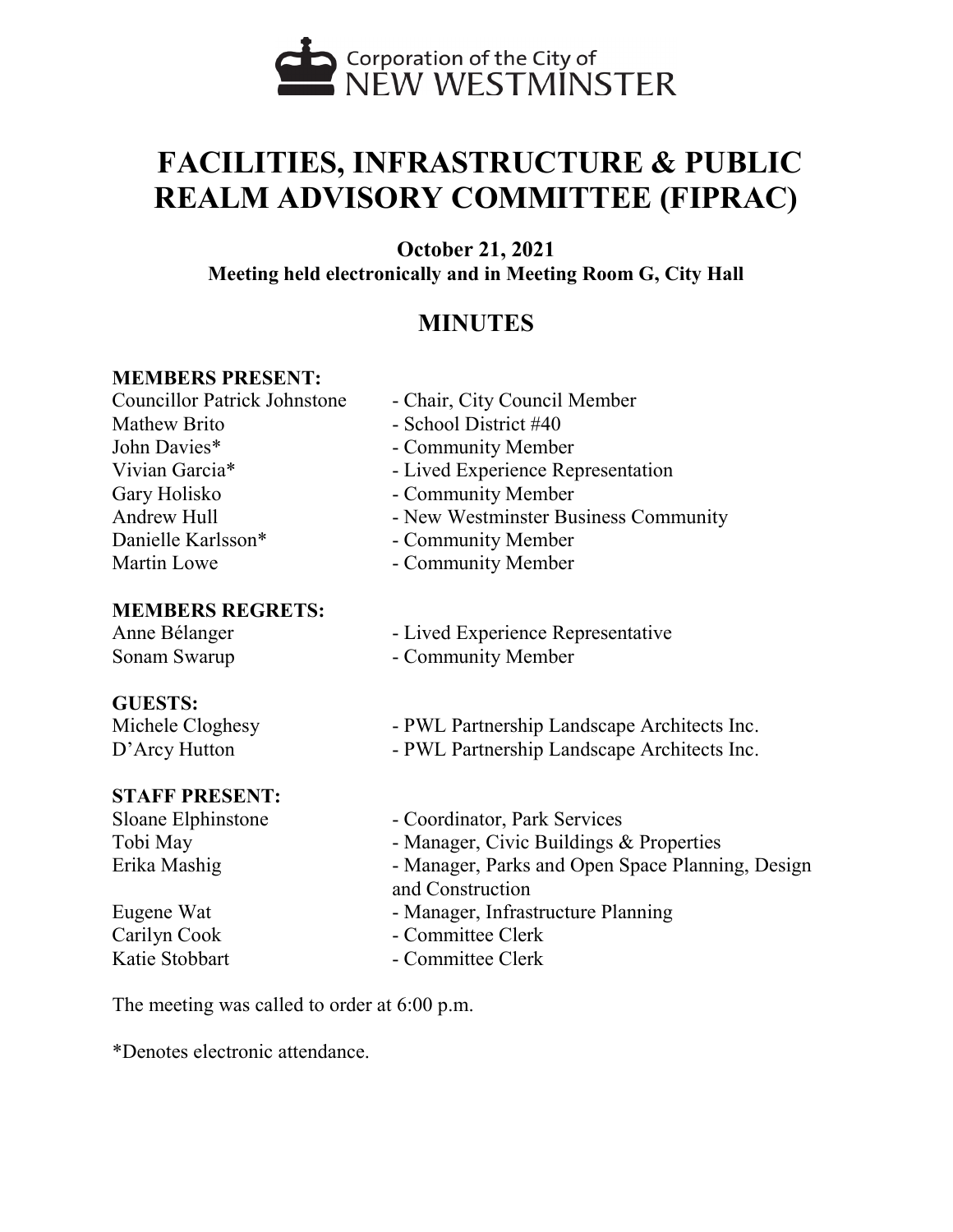## **1.0 ADDITIONS/DELETIONS TO THE AGENDA**

# **MOVED AND SECONDED**

*THAT the Facilities, Infrastructure and Public Realm Advisory Committee agenda of the October 21, 2021 meeting be adopted with the addition of Canada Games Pool Closure Update as Item 5.1.* 

**CARRIED.**

All members of the Committee present voted in favour of the motion.

#### **2.0 ADOPTION OF MINUTES**

#### **2.1 Adoption of the Minutes of February 18, 2021**

#### **MOVED AND SECONDED**

*THAT the Facilities, Infrastructure, and Public Realm Advisory Committee minutes of the June 17, 2021 meeting be adopted as circulated.* 

**CARRIED.**

All members of the Committee present voted in favour of the motion.

#### **3.0 PRESENTATIONS**

#### **3.1 Hume Park Masterplan**

Michele Cloghesy and D'Arcy Hutton of PWL Partnership provided a presentation on the Hume Park Masterplan. The Committee provided the following comments:

- This plan is the right kind of rejuvenation for the area and balances enhancement of existing amenities with making changes;
- It might be worthwhile to have children's play areas closer to playing fields, to accommodate the needs of parents with children of different ages;
- The green space around the aquatic zone is a popular picnicking spot and does not seem very large;
- There should be provision for dog areas within Sapperton Green;
- Suggested an outdoor handwashing station;
- Could have a solar charging station for cell phones within the covered area adjacent to concession;
- Could have power and a handwashing station near the picnic shelter in Lower Hume Park;
- Should be considered that people bring barbecues to the picnic shelter;
- Consider maintenance of playing field with three sports taking place there;
- Consider height of fence around dog park to allow wayward balls; and
- Consider a covered lacrosse court.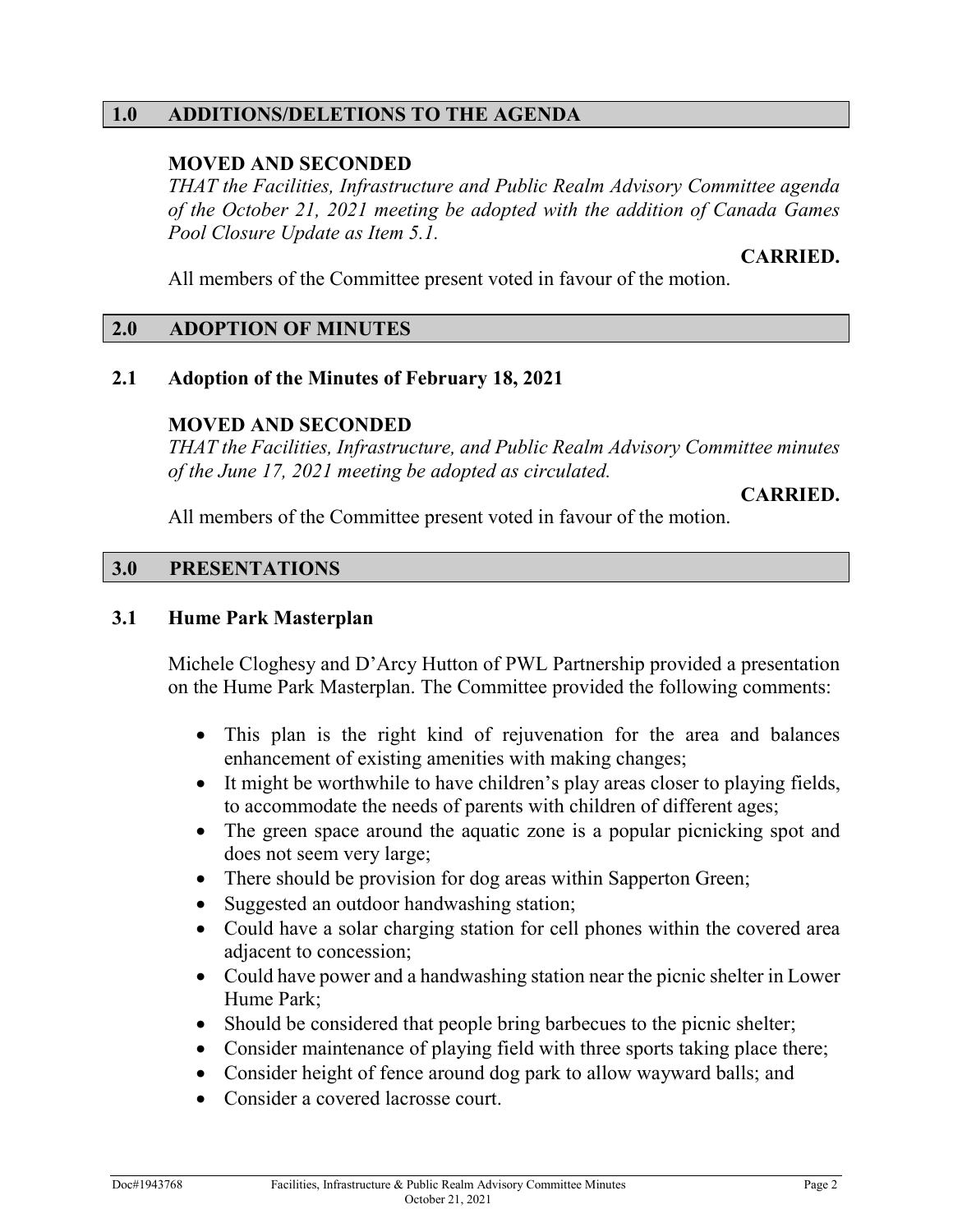In response to questions from the Committee, Ms. Cloghesy, Mr. Hutton, and Councillor Johnstone advised:

- There are three entrances to the dog park area;
- Structures (e.g. fence for lacrosse) are moveable to accommodate different activities;
- The aquatic zone is vaguely named as there will be another process for the recreation department to discuss whether there will be a pool, spray park, urban beach component, etc.;
- There will be quite a bit of green space designated within Sapperton Green. Part of the plan is also to have a greenway connection from Hume Park to the Skytrain station, but there will be no direct trail connecting Lower and Upper Hume Park on the eastern side of the park;
- There has been detailed discussion with the School District, who have been invited to put forward ideas for areas of the park they use heavily and amenities that would benefit education for children; and
- There are bathrooms in Upper and Lower Hume Park, with the Upper bathroom located closer to the playing fields.

# **3.2 Queen's Park Farm Transition**

Sloane Elphinstone, Coordinator, Park Services, presented on the Queen's Park Farm Transition. The Committee had the following comments:

- Incorporating Indigenous plant knowledge is important;
- Could have animals brought in temporarily, as a guest appearance;
- Would like to evolve the space while keeping some elements;
- If there was a vertical garden to grow food and a community table, we could make and eat food as a community and offer classes;
- Making the garden "smart" with technology would help set an example for people to follow at home; and
- There is an urban farm in Dartmouth, Halifax with a small orchard and cob oven with classes to learn about food, community gardens, etc., which might be a good example to look at.

In response to questions from the committee, Ms. Elphinstone and Erika Mashig, Manager, Parks and Open Space Planning, Design and Construction, advised:

- Would like to provide new opportunities to learn about farming for children, e.g. having chickens, so that children do not lose out on their use of the space;
- It may not be possible to do both livestock and growing food, as there would not be enough space for the animals to roam;
- There is not much capacity to expand the footprint of the space, as it is constrained by mature trees and the well-used parking lot; and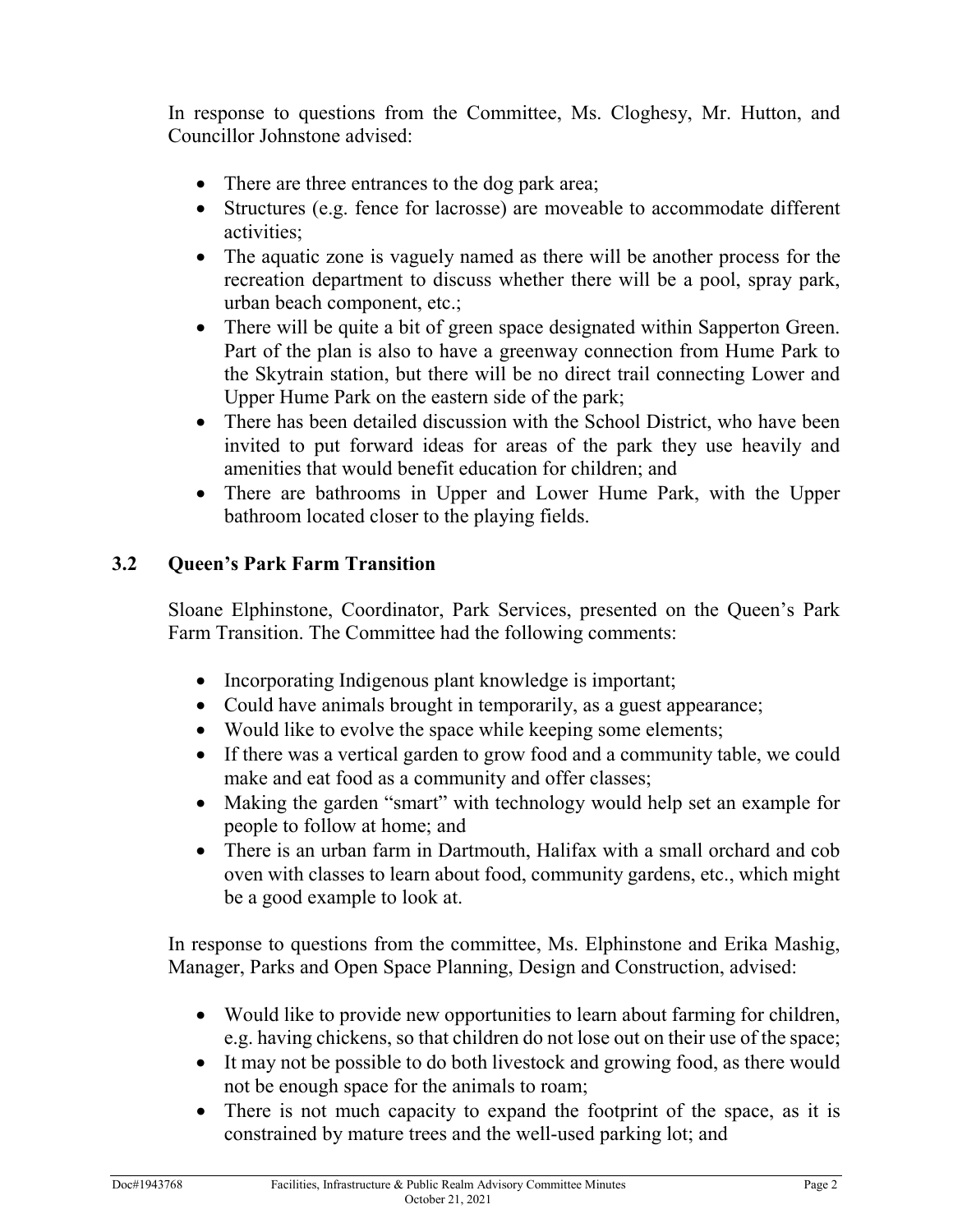• While COVID-19 was an accelerant, there were already thoughts about altering the use of the space as it was becoming constrained with more humans visiting the animals.

Ms. Elphinstone will report back to the Committee in December.

# **3.3 City-Wide Dog Strategy: People, Parks and Pups**

Erika Mashig, Manager, Parks and Open Space Planning, Design and Construction, provided a presentation on the City-Wide Dog Strategy. The Committee provided comments in response to the following questions:

*Do you have concerns with the current unsanctioned off-leash activity in parks? And, do you have suggestions for a model of "shared use" that you would support?*

- COVID-19 has created a major change in people's lifestyles in terms of working at home and being more able to acquire dogs as pets;it is unknown what will happen as people return to work and may not be able to care for those dogs anymore;
- The City will need to have staff to ensure that parklets are kept clean between uses;
- Having drinking fountains for people may mean people use it for their taller dogs, which is unsanitary;
- Parklet placement needs to be carefully considered, for instance away from restaurants or areas where businesses or residents might be annoyed by the sounds of barking dogs;
- Consider having motion lights in some dog parks for users after work;
- Not supportive of off-leash activity in parks unless it is in a properly fenced area; and
- The existing parklet downtown needs some maintenance.

In response to questions from the Committee, Ms. Mashig advised:

- The City only started requiring a 100-square foot relief area for dogs in the past few years, so newer constructions will have them. As well, the expansion of New Westminster Pier Park westward has a planned off-leash area for dogs; and
- People are asked to identify in the survey if they are dog owners; approximately 50% of respondents to date are dog owners.

# **3.4 Quick Project Updates**

Erika Mashig, Manager, Parks and Open Space Planning, Design and Construction, provided a presentation with updates on the Queen's Park Playground, Queen's Park Bike Skills Park, Riverside Adventure Park Playground, and Tugger Replacement.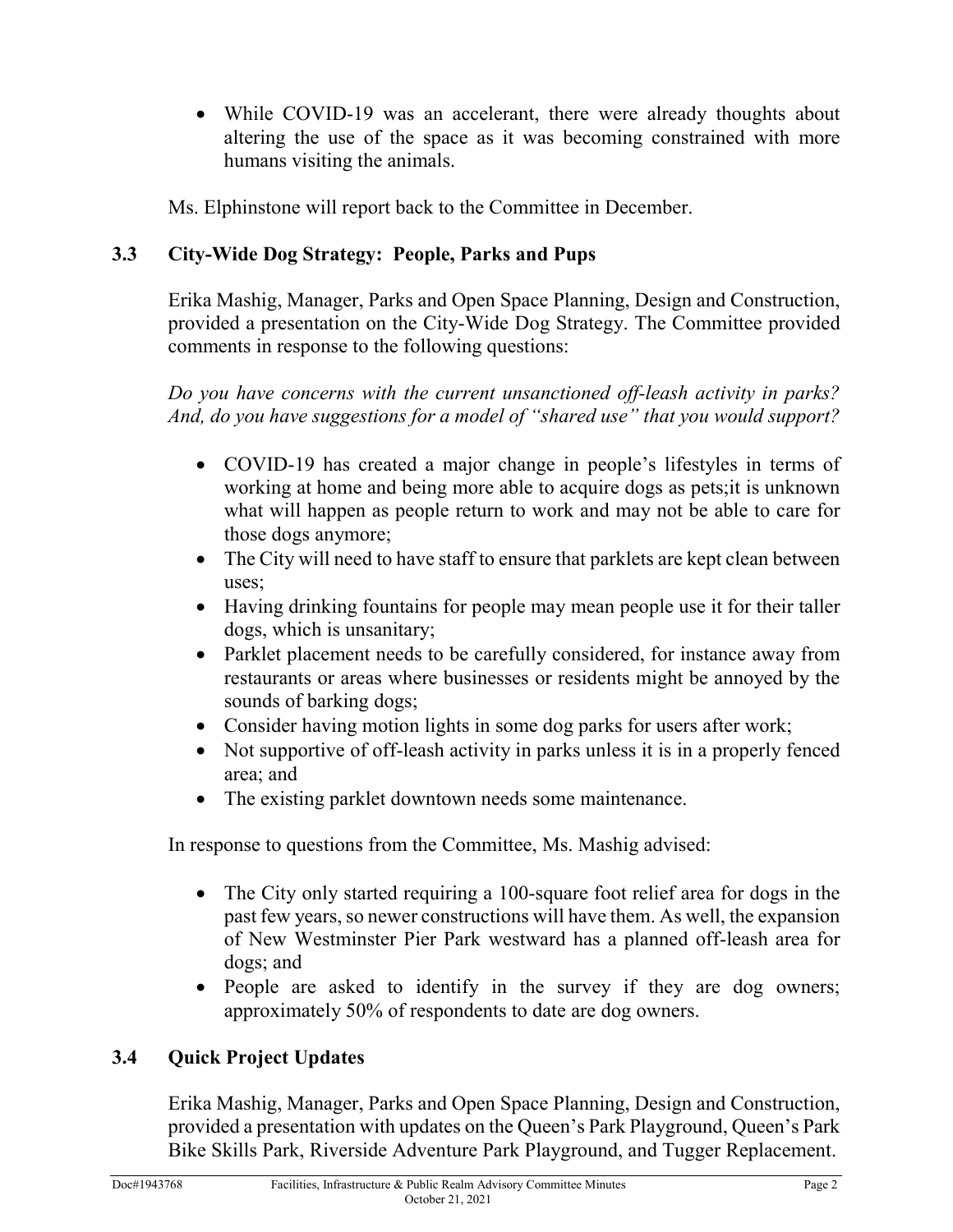There were no questions or comments from the Committee.

## **4.0 UNFINISHED BUSINESS**

There were no items.

#### **5.0 NEW BUSINESS**

#### **5.1 Canada Games Pool Closure Update**

In response to questions from the Committee, Tobi May, Manager, Civic Buildings and Properties, advised:

- There is a press release update on the Parks and Recreation website;
- The pool is closed, including recreation activities;
- There was a confluence of a number of events: heavy rainfall, power outage, a discovery that the water drainage design for the construction site was under-designed. This resulted in a flooding of the below-grade mechanical vault for the existing facility, which led to the failure of the pool equipment;
- The City is replacing equipment as well as testing and verifying that the construction site drainage design will not fail again; and
- The reopening date is currently unknown, but will be shared with the public.

#### **6.0 REPORTS AND INFORMATION**

There were no items.

#### **7.0 CORRESPONDENCE**

There were no items.

# **8.0 NEXT MEETING**

Thursday, December 16, 2021

#### **9.0 ADJOURNMENT**

**ON MOTION**, the meeting adjourned at 7:55 p.m.